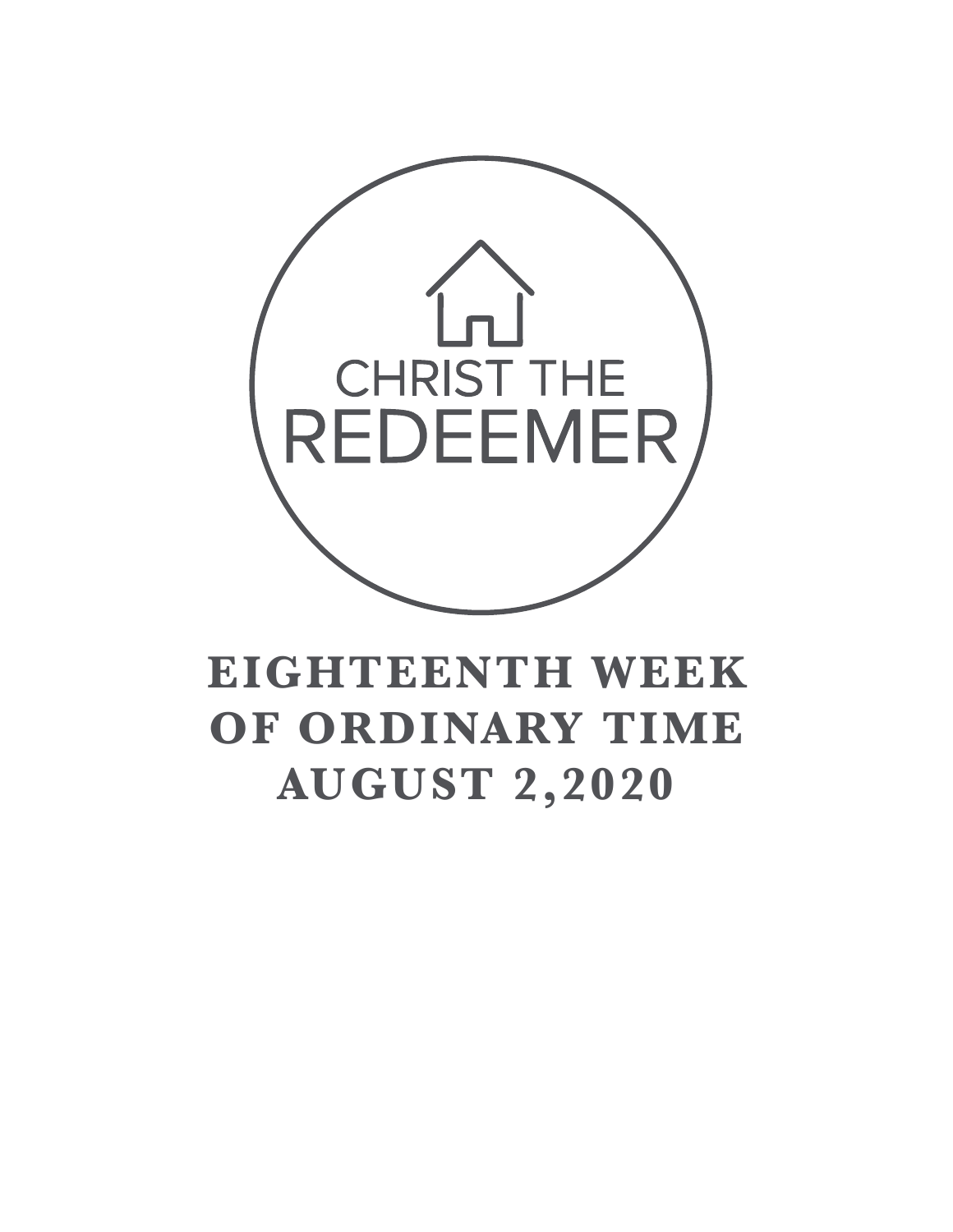

**EIGHTEENTH WEEK OF ORDINARY TIME AUGUST 2,2020**

#### **LITURGICAL MUSIC**

**Sat 4:00 pm & Sun 7:00 am Gathering TABLE OF PLENTY |** *Dan Schutte* **Come to the feast of heaven and earth Come to the table of plenty God will provide for all that we need Here at the table of plenty**

Oh come and sit at my table Where saints and sinners are friends I wait to welcome the lost and lonely To share the cup of my love

Oh come and eat without money Come to drink without price My feast of gladness will feed your spirit With faith and fullness of life

**Sunday 9:00 am & 11:00 am Gathering YOUR LOVE IS DEEP** | *Jami Smith*  **Your love is deep, Your love is high Your love is long, Your love is wide**

Your love is deeper than my view of grace Higher than this worldly place Longer than this road I've traveled Wider than the gap You filled

Who shall separate us Who shall separate us from Your love Nothing can separate us Nothing can separate us from Your love

# TODAY'S READINGS FROM SCRIPTURE: EIGHTEENTH SUNDAY IN ORDINARY TIME

## **READING 1** | IS 55:1-3

#### **A reading from the Book of the Prophet Isaiah**

Thus says the LORD: All you who are thirsty, come to the water! You who have no money, come, receive grain and eat; Come, without paying and without cost, drink wine and milk! Why spend your money for what is not bread; your wages for what fails to satisfy? Heed me, and you shall eat well, you shall delight in rich fare. Come to me heedfully, listen, that you may have life. I will renew with you the everlasting covenant, the benefits assured to David.

## **RESPONSORIAL PSALM** |Psalm 145:8-9, 15-16, 17-18

#### R (cf. 16) **The hand of the Lord feeds us; he answers all our needs.**

The LORD is gracious and merciful, slow to anger and of great kindness. The LORD is good to all and compassionate toward all his works.  $\mathbb{R}^7$ 

The eyes of all look hopefully to you, and you give them their food in due season; you open your hand and satisfy the desire of every living thing.  $\mathbb{R}^7$ 

The LORD is just in all his ways and holy in all his works. The LORD is near to all who call upon him, to all who call upon him in truth.  $\cancel{R}$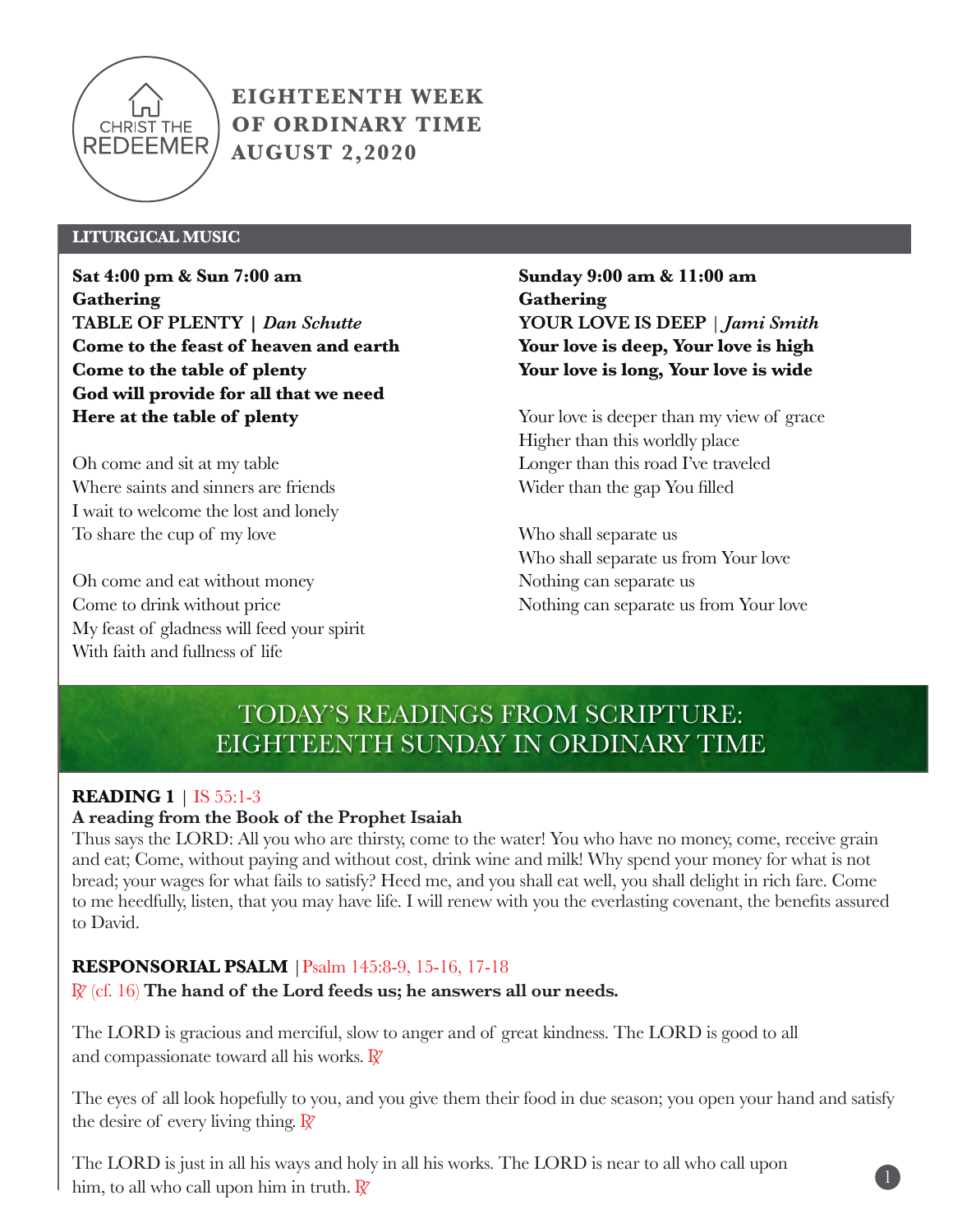## **READING 2** | ROM 8:35, 37-39

## **A reading from the Letter of Saint Paul to the Romans**

Brothers and sisters: What will separate us from the love of Christ? Will anguish, or distress, or persecution, or famine, or nakedness, or peril, or the sword? No, in all these things we conquer overwhelmingly through him who loved us. For I am convinced that neither death, nor life, nor angels, nor principalities, nor present things, nor future things, nor powers, nor height, nor depth, nor any other creature will be able to separate us from the love of God in Christ Jesus our Lord.

#### **GOSPEL**

#### **A reading from the holy Gospel according to Matthew** | MT 14:13-21

When Jesus heard of the death of John the Baptist, he withdrew in a boat to a deserted place by himself. The crowds heard of this and followed him on foot from their towns. When he disembarked and saw the vast crowd, his heart was moved with pity for them, and he cured their sick.When it was evening, the disciples approached him and said, "This is a deserted place and it is already late; dismiss the crowds so that they can go to the villages and buy food for themselves." Jesus said to them, "There is no need for them to go away; give them some food yourselves." But they said to him, "Five loaves and two fish are all we have here." Then he said, "Bring them here to me, " and he ordered the crowds to sit down on the grass. Taking the five loaves and the two fish, and looking up to heaven, he said the blessing, broke the loaves, and gave them to the disciples, who in turn gave them to the crowds. They all ate and were satisfied, and they picked up the fragments left over— twelve wicker baskets full. Those who ate were about five thousand men, not counting women and children.

#### **Prayer during Hurricane Season:**

Our Father in Heaven, though the powerful intercession of Our Lady of Prompt Succor, spare us during this hurricane season and protect us and our homes from all the disasters of nature.

Our Lady of Prompt Succor hasten to help us. Our Lady of Prompt Succor hasten to help us. Our Lady of Prompt Succor hasten to help us.

#### **Note Bene:**

Your Mass intentions are being prayed for and remembered daily. The confined space of our current Mass handouts prevents the publishing of our full list of Mass intentions. We will resume this publication as soon as possible. Thank you for your understanding.

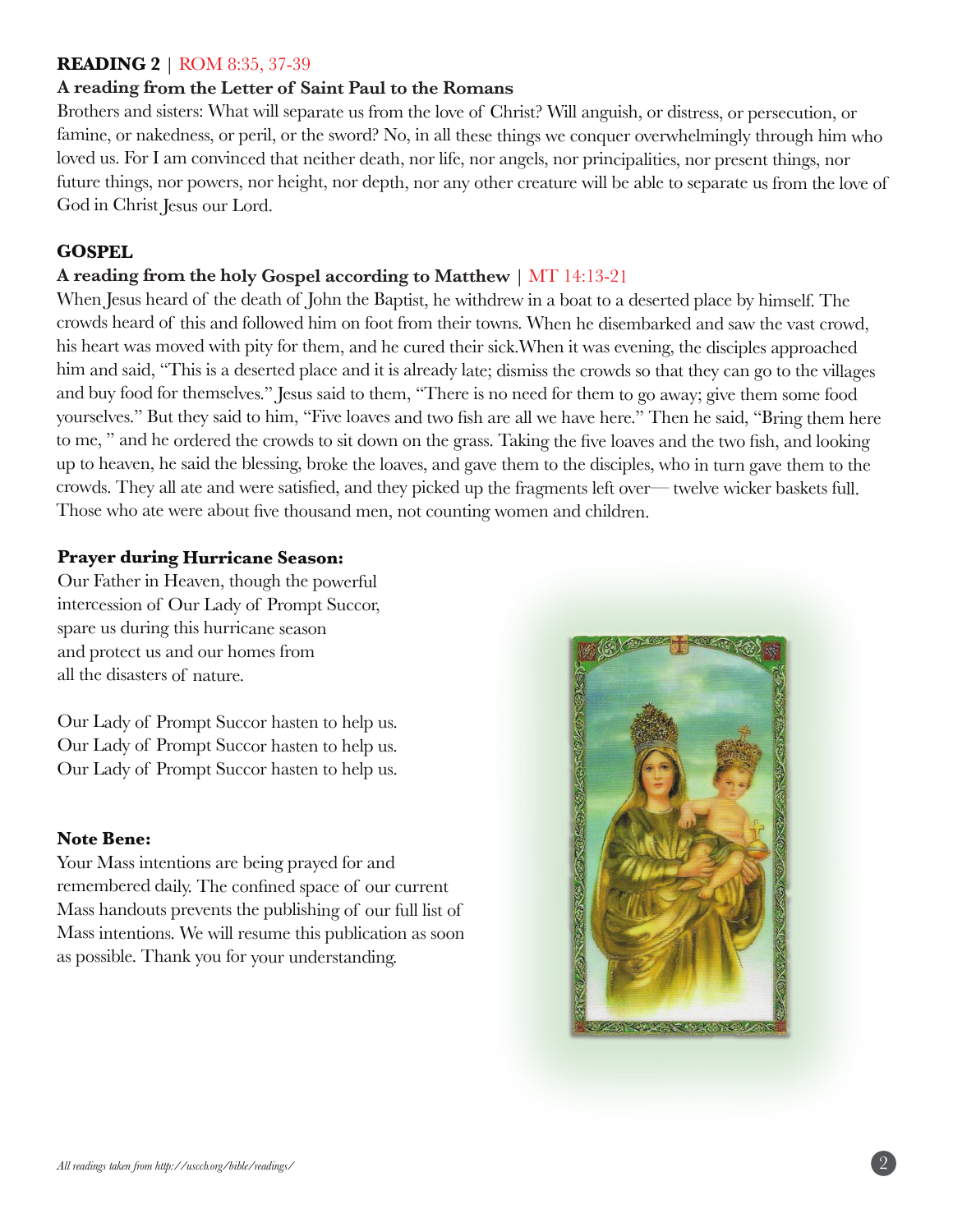#### **LITURGICAL MUSIC**

# **Sat 4:00 pm & Sun 7:00 am OFFERTORY**

**COME TO THE WATER** | *John Foley* 

O let all who thirst, let them come to the water And let all who have nothing let them come to the Lord Without money without price, why should you pay the price Except for the Lord

And let all who seek, let them come to the water And let all who have nothing let them come tothe Lord Without money without strife, why should you spend your life Except for the Lord

And let all who toil, let them come to the water And let all who are weary let them come to the Lord All who labor without rest, how can your soul find rest Except for the Lord

And let all the poor, let them come to the water Bring the ones who are laden bring them all to the Lord Bring the children without might, easy the load and light Come to the Lord

## **Sat 4:00 pm & Sun 7:00 am COMMUNION**

**Same as Sunday 9:00 am & 11:00 am**

## **Sat 4:00 pm & Sun 7:00 am CLOSING**

#### **RAIN DOWN |** *Jaime Cortez*

Rain down, rain down, rain down Your love on Your people Rain down, rain down, rain down Your love God of life

Faithful and true is the word of our God All of God's works are so worthy of trust God's mercy falls on the just and the right Full of God's love is the earth

We who revere and find hope in our God Live in the kindness and joy of God's wing God will protect us from darkness and death God will not leave us to starve

# **Sun 9:00 am & 11:00 am OFFERTORY**

## **ALL WHO ARE THIRSTY |** *Brenton Brown*

All who are thirsty, all who are weak Just come to the fountain, dip your heart in the stream of life Let the pain and the sorrow be washed away In the waves of His mercy, as the deep cries out to deep

We sing, come Lord Jesus come, come Lord Jesus come Come Lord Jesus come, come Lord Jesus come Holy Spirit come

# **Sun 9:00 am & 11:00 am COMMUNION O COME TO THE ALTAR** | *Mack Brock,*

#### *Chris Brown*

Are you hurting and broken within, overwhelmed by the weight of your sin Jesus is calling, Have you come to the end of yourself Do you thirst for a drink from the well, Jesus is calling

O come to the altar, the Father's arms are open wide Forgiveness was bought with the precious blood of Jesus Christ

Leave behind your regrets and mistakes, come today there's no reason to wait Jesus is calling, Bring your sorrows and trade them for joy From the ashes a new life is born, Jesus is calling

Oh what a Savior, isn't He wonderful Sing Alleluia, Christ is risen Bow down before Him, for He is Lord of all Sing Alleluia, Christ is risen

### **Sun 9:00 am & 11:00 am CLOSING ONE THING REMAINS |** *Jeremy Riddle, Brian Johnson*

Higher than the mountains that I face Stronger than the power of the grave Constant through the trial and the change One thing remains, one thing remains

Your love never fails, it never gives up It never runs out on me

Because on and on and on and on it goes For it overwhelms and satisfies my soul And I never ever have to be afraid One thing remains, one thing remains *CTR License #11479416*

3